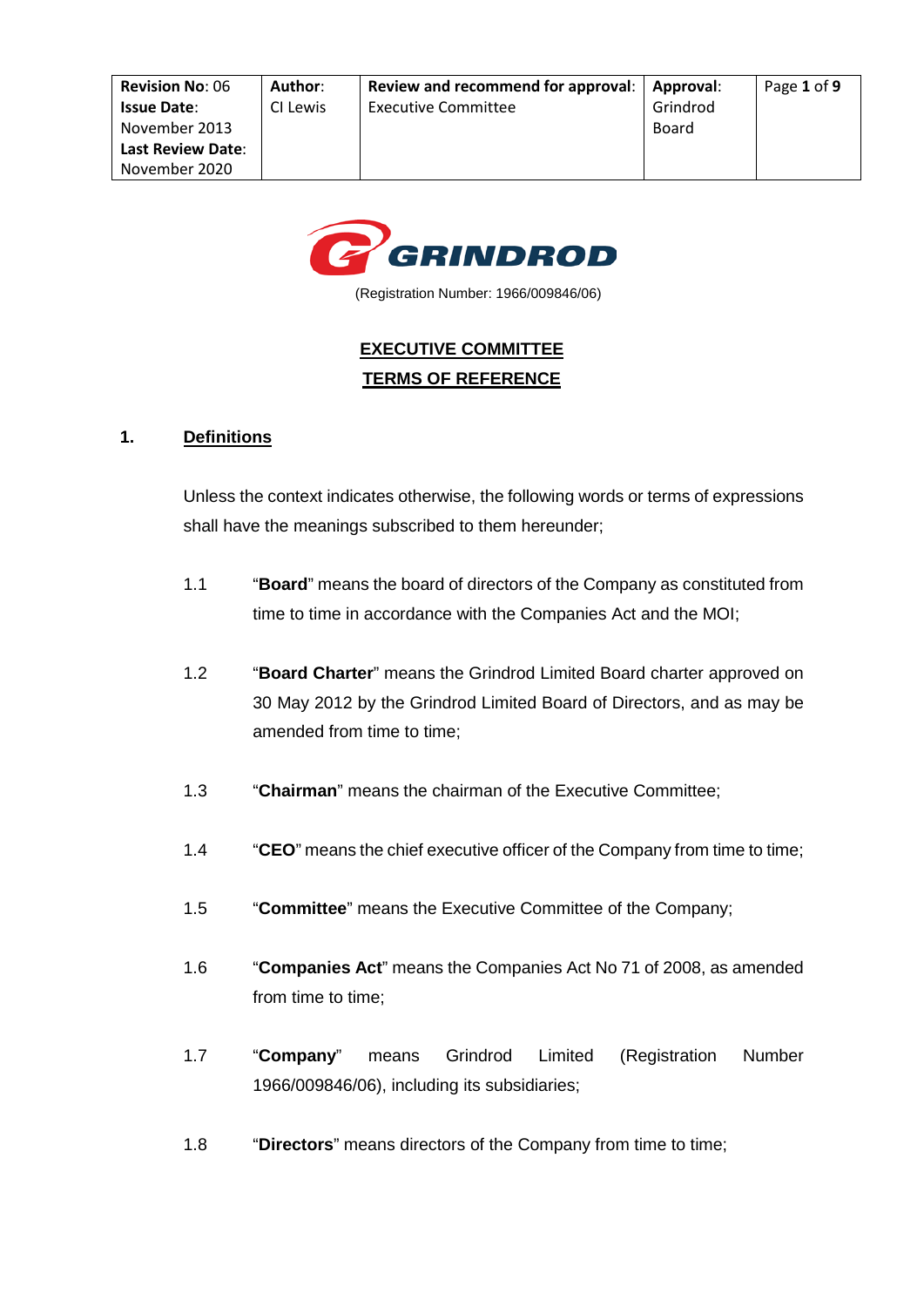- 1.9 "**Executive Committee**" means the Executive Committee constituted by the CEO and in accordance with the MOI, whose membership, roles, responsibilities and powers are governed by these terms of reference;
- 1.10 "**Financial Director**" means the financial director of the Company from time to time;
- 1.11 "**Group**" means the Company and its subsidiaries from time to time;
- 1.12 "**King IV**" means the King IV Report on Governance for South Africa 2016;
- 1.13 "**Listings Requirements**" means the listings requirements of the JSE Limited as amended or replaced from time to time;
- 1.14 "**Limits of Authority**" means the company's internal framework regulating levels of authority for various transactions;
- 1.15 "**MoI**" means Memorandum of Incorporation of the Company;
- 1.16 "**Members**" mean the initial persons appointed as members of the Committee as well as any persons succeeding them in terms of these Terms of Reference;
- 1.17 "**Secretary**" means the Group Company Secretary in office or her nominee;
- 1.18 "**Stakeholders**" means any group affected by and affecting the Company's operations; and
- 1. 19 "**Terms of Reference**" means these Terms of Reference of the Executive Committee.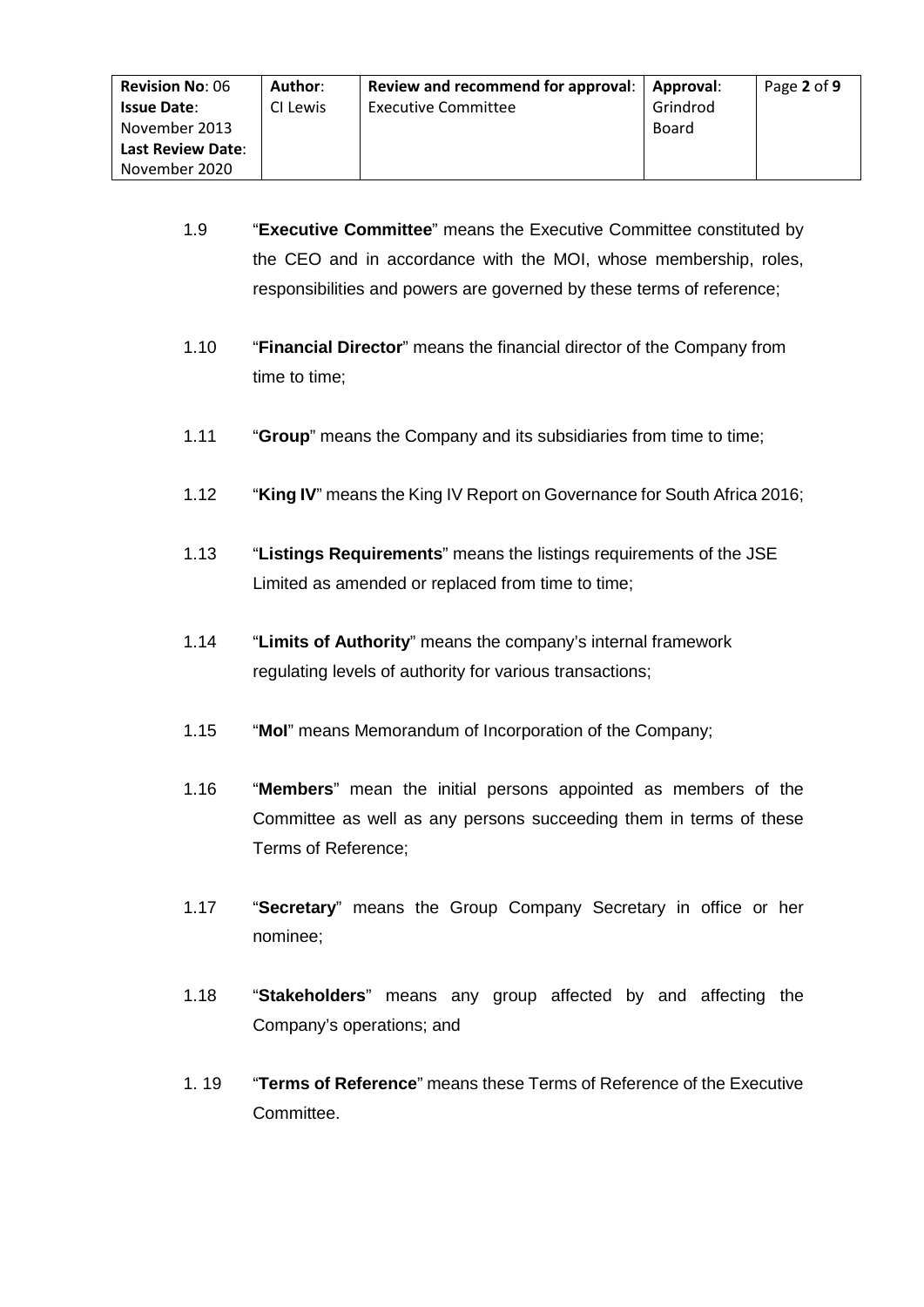| <b>Revision No: 06</b>   | Author:  | Review and recommend for approval:   Approval: |          | Page 3 of 9 |
|--------------------------|----------|------------------------------------------------|----------|-------------|
| <b>Issue Date:</b>       | CI Lewis | <b>Executive Committee</b>                     | Grindrod |             |
| November 2013            |          |                                                | Board    |             |
| <b>Last Review Date:</b> |          |                                                |          |             |
| November 2020            |          |                                                |          |             |

## **2. Introduction**

.

- 2.1 In furtherance of its commitment to achieving best practice standards of corporate governance based on locally and internationally acceptable standards, which includes commitment to compliance with the Companies Act, King IV and the Listings requirements, the Board of the Company has adopted the Board Charter.
- 2.2 The Board has delegated its day to day management duties to the Executive Committee in terms of the MoI and Board Charter.
- 2.3 In order to outline the membership, roles, responsibilities and powers of the Executive Committee and to ensure that high standards of corporate governance and ethical leadership are maintained in relation to the exercising of the functions of the Executive Committee by its members, the Board has adopted these terms of reference.

# **3. Appointment and Composition**

- 3.1 The Executive Committee shall consist of not less than three members appointed by the CEO in terms of his delegated authority, of which the CEO and Financial Director must be appointed as members.
- 3.2 Notwithstanding the powers, roles and responsibilities of the Executive Committee outlined below, it is noted that the CEO and the Financial Director have specific roles and responsibilities.
- 3.3 The Executive Committee shall be chaired by the CEO. In the event that the CEO is not available to chair a meeting of the Executive Committee, the Executive committee members present will elect one of their number to act as chairperson for that particular meeting.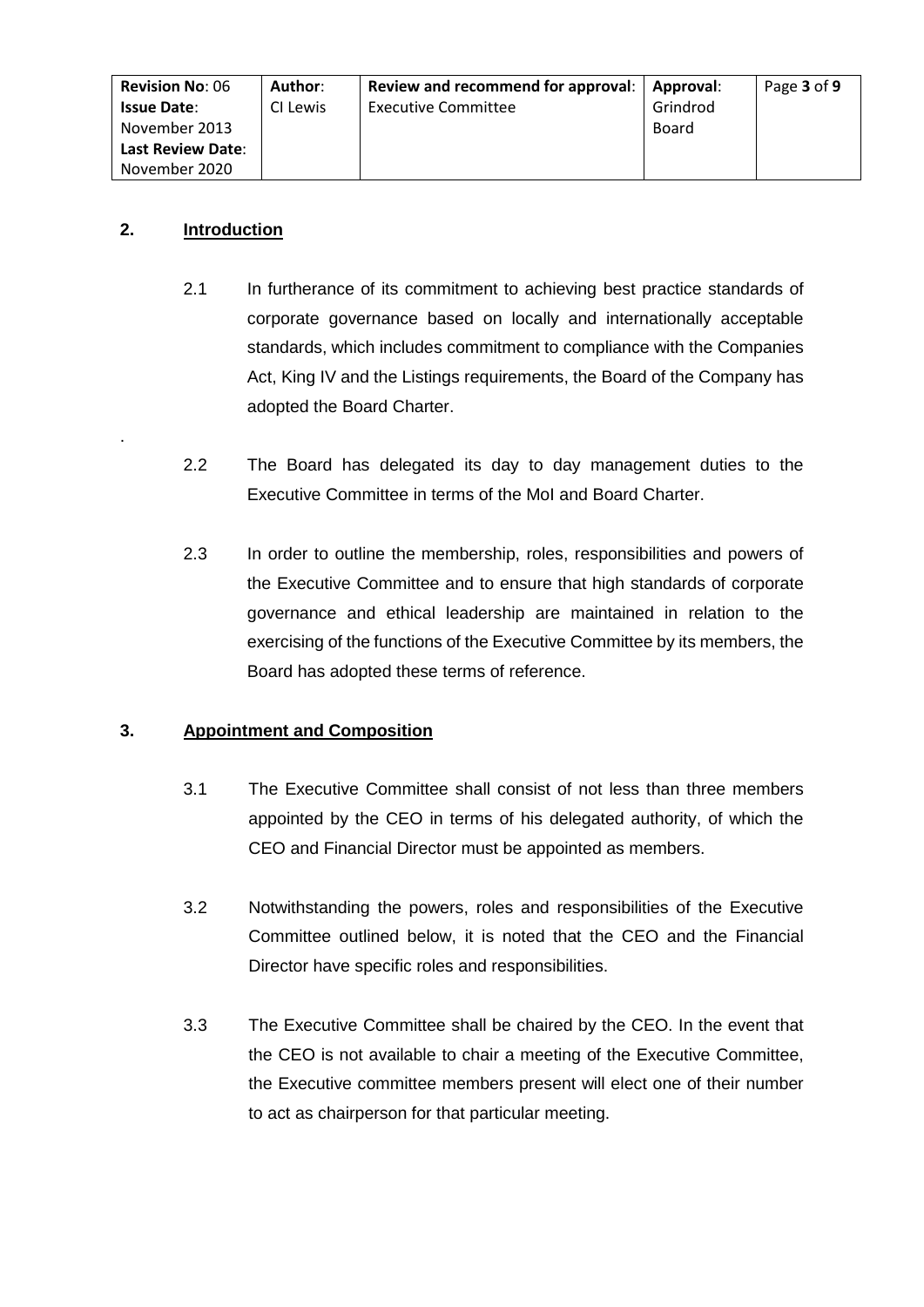| <b>Revision No: 06</b>   | Author:  | Review and recommend for approval: | Approval: | Page 4 of 9 |
|--------------------------|----------|------------------------------------|-----------|-------------|
| <b>Issue Date:</b>       | CI Lewis | <b>Executive Committee</b>         | Grindrod  |             |
| November 2013            |          |                                    | Board     |             |
| <b>Last Review Date:</b> |          |                                    |           |             |
| November 2020            |          |                                    |           |             |

## **4. Ineligibility and disqualification of members**

A person is ineligible or disqualified to become a member of the Committee if such a person is ineligible or disqualified in terms of Section 69 of the Companies Act.

# **5. Tenure of the committee**

The committee shall endure indefinitely, until such time as the Board may determine otherwise.

#### **6. Secretary**

- 6.1 The Secretary or her nominee shall act as the secretary of the Committee.
- 6.2 The Secretary or her nominee shall take written minutes of all meetings of the members; circulate them to the members as soon as reasonably possible for correctness and ensure that the Chairman signs the minutes as a correct reflection of the proceedings at the meetings.
- 6.3 The Secretary shall maintain a minute book and a register of all resolutions of the Committee.
- 6.4 The Secretary shall keep the Committee informed of all share transactions and shareholdings of all Directors of the Company.

#### **7. Mandate and responsibilities**

The Committee has the following roles, responsibilities and powers:

7.1 The Executive Committee is authorised to exercise all of the powers conferred upon the Directors by the MOI and/or the Companies Act in order to facilitate the effective management of the Company's business, with the exception of the powers which are expressly reserved for the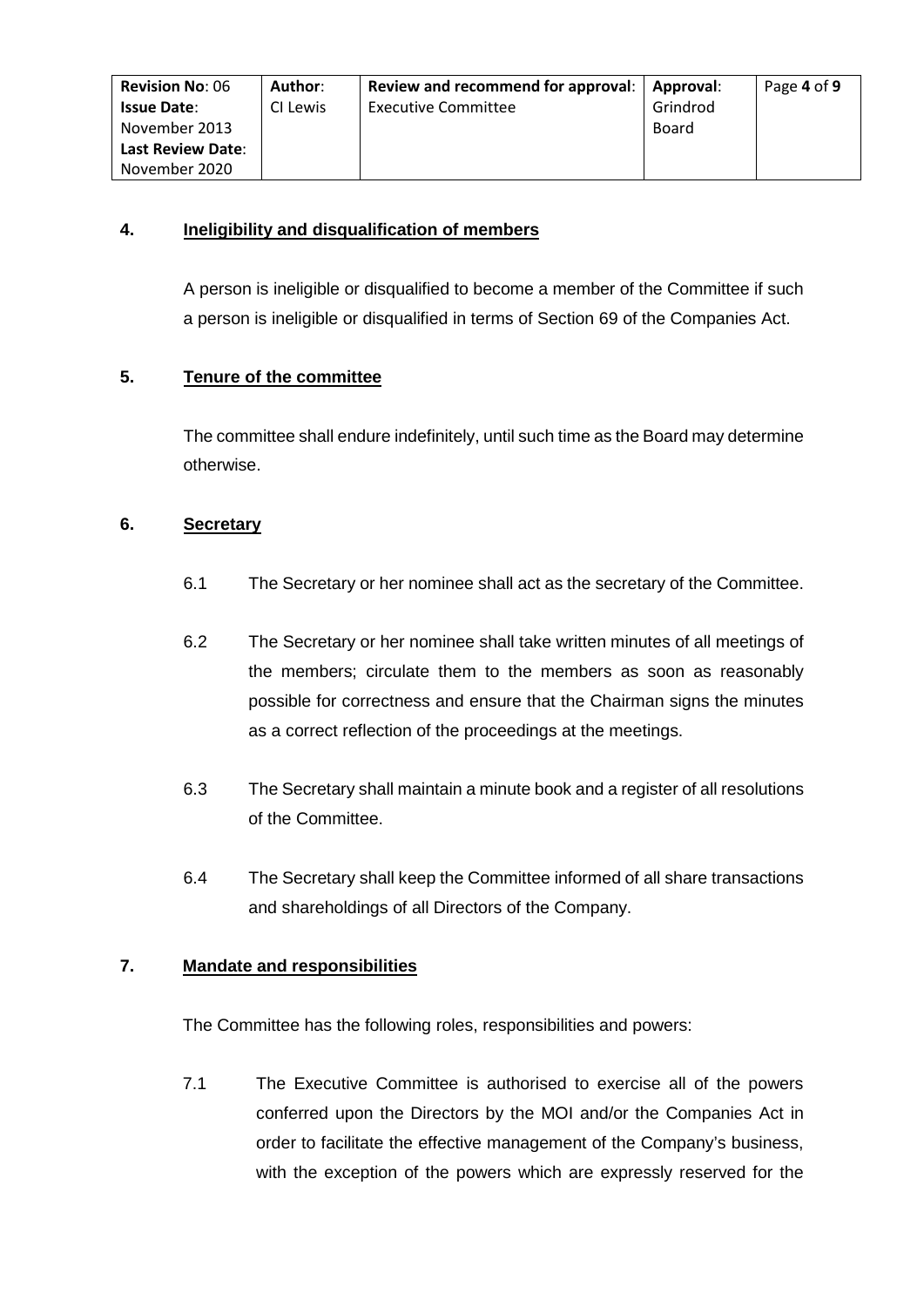Board as set out in the Board Charter and in line with the Limits of Authority.

- 7.2 Any and all matters arising from and/or corporate action required to be undertaken by the Company in terms of the Listings Requirements shall be reserved for determination by the Board and shall be outside the scope of the authority of the Executive Committee.
- 7.3 The Executive Committee shall be specifically responsible for without limiting the above:
	- 7.3.1 The development and implementation of strategies and policies of the Company in an integrated manner, appreciating that its core purpose, risks and opportunities, strategy and business model, performance and sustainable development are all inseparable elements of the value creation process;
	- 7.3.2 Managing the day to day business and affairs of the Company ethically and effectively to ensure that the Company creates value for its stakeholders in the short, medium and long term;
	- 7.3.3 Govern the ethics of the Company in a way that supports and further entrenches the ethical culture of the Company.
	- 7.3.4 Prioritising and allocating the Company's capital, technical and human resources;
	- 7.3.5 Establishing best management practices and functional standards;
	- 7.3.6 Senior management appointments and monitoring the performance of senior management;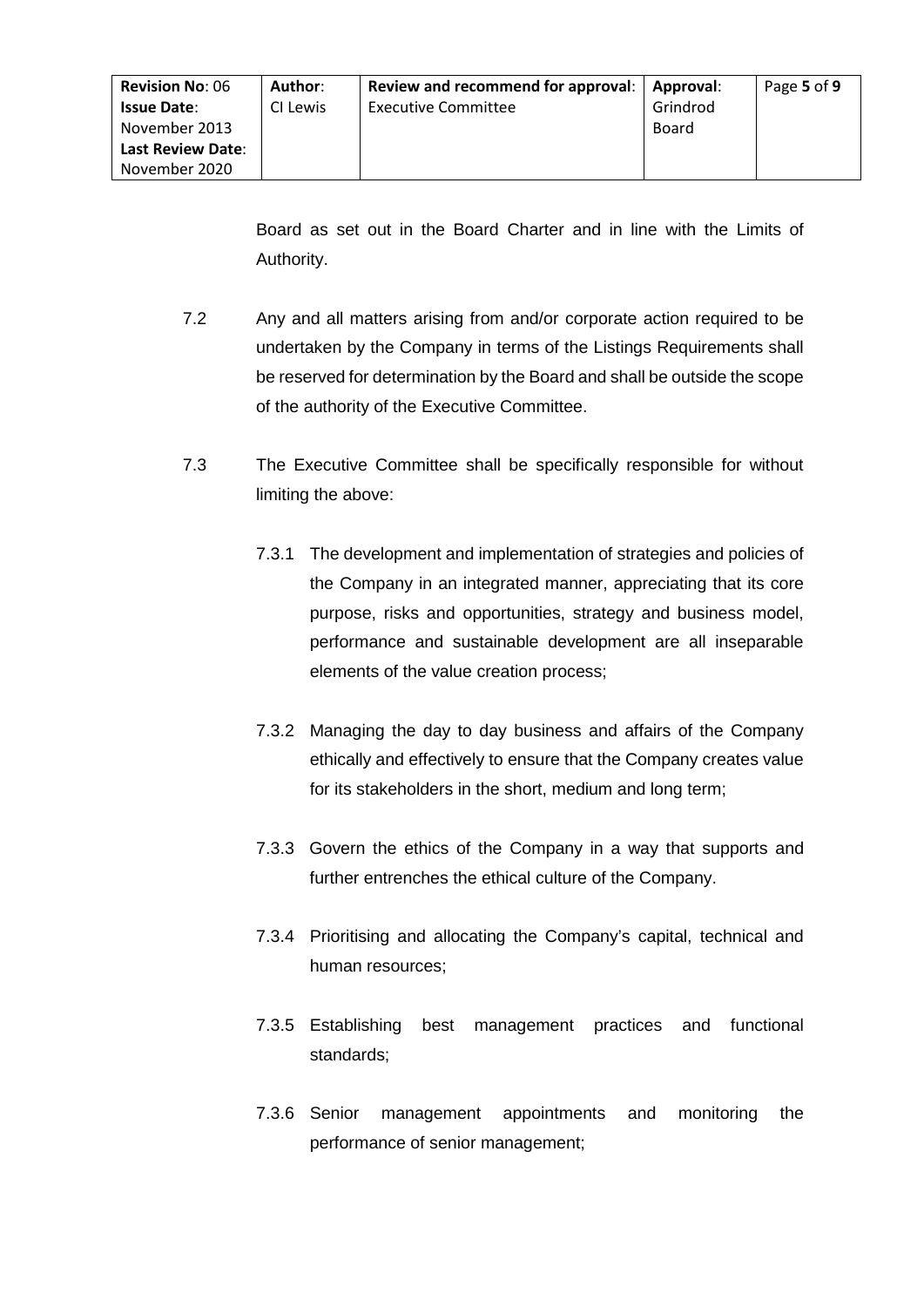| <b>Revision No: 06</b>   | Author:  | Review and recommend for approval: | Approval: | Page 6 of 9 |
|--------------------------|----------|------------------------------------|-----------|-------------|
| <b>Issue Date:</b>       | CI Lewis | <b>Executive Committee</b>         | Grindrod  |             |
| November 2013            |          |                                    | Board     |             |
| <b>Last Review Date:</b> |          |                                    |           |             |
| November 2020            |          |                                    |           |             |

- 7.3.7 Maintaining a group-wide system of internal control to manage all group risks. This system supports the Board in discharging its responsibility for ensuring that the wide range of risks and opportunities associated with the Group's operations are effectively managed in support of the creation of sustainable value; and
- 7.3.8 Maintain a group-wide legal compliance and corporate governance structure.
- 7.3.9 Adopt a stakeholder-inclusive approach, which aligns the needs, interests and expectations of the company's material stakeholders in the best interest of the company.
- 7.4 The Committee shall apply its mind to the Limits of Authority document when reviewing proposals of any material or strategic projects, opportunities and/or disposal of assets.
- 7.5 The Executive Committee may recommend to the Board to amend/revise the Group Limits of Authority from time to time.
- 7.6 Make recommendations to the Board relating to matters beyond the scope of its authority.

# **8. Sub Committees**

- 8.1 The Executive is authorised to form sub committees to assist it in the execution of its duties.
- 8.2 In exercising the powers and authorities delegated to it, the Executive Committee shall act in accordance with and subject to the directions and requirements as may from time to time be laid down by the Board.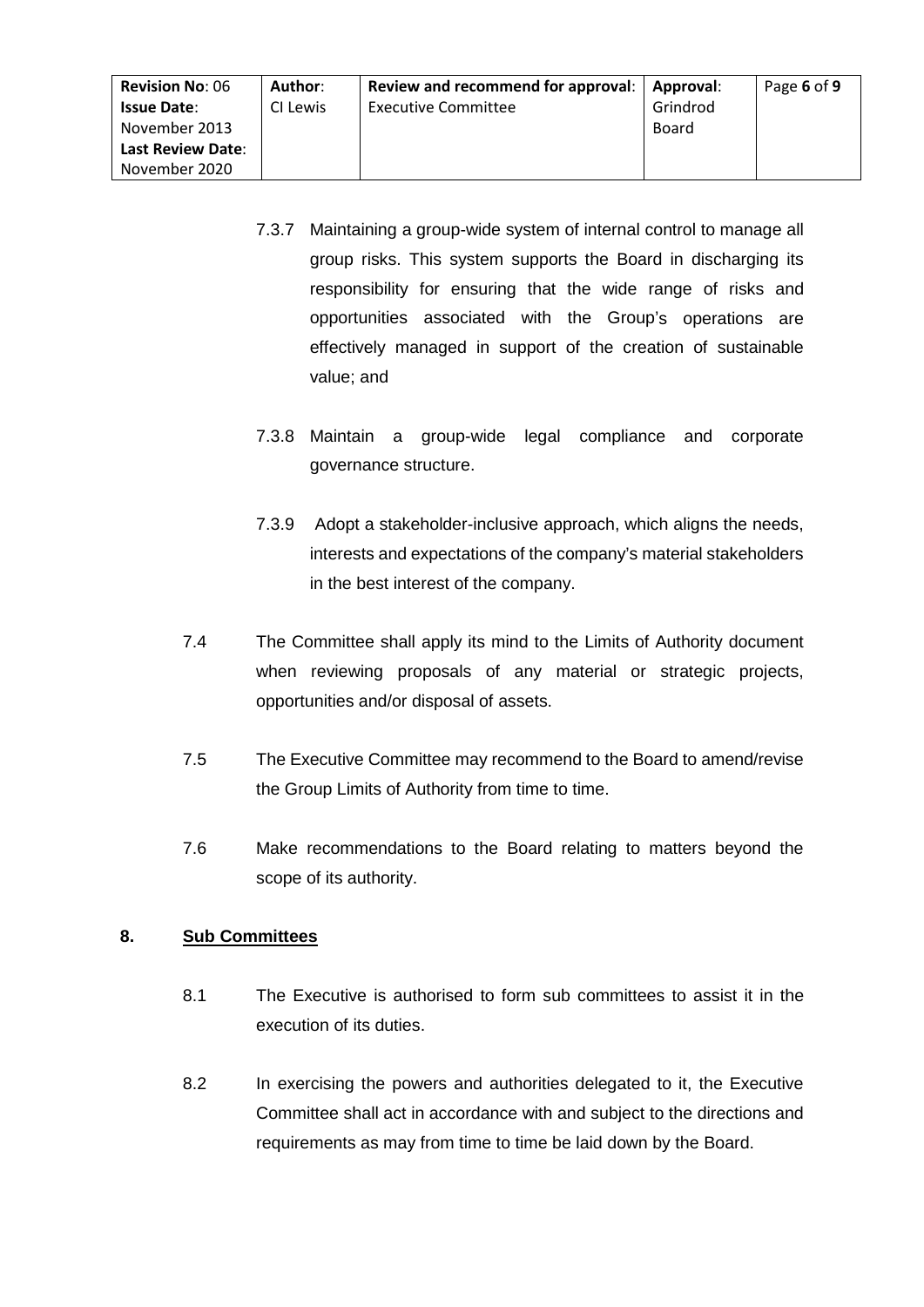| <b>Revision No: 06</b> | Author:  | Review and recommend for approval: | Approval: | Page 7 of 9 |
|------------------------|----------|------------------------------------|-----------|-------------|
| <b>Issue Date:</b>     | CI Lewis | <b>Executive Committee</b>         | Grindrod  |             |
| November 2013          |          |                                    | Board     |             |
| Last Review Date:      |          |                                    |           |             |
| November 2020          |          |                                    |           |             |

# **9. Meeting procedures**

# 9.1 *Frequency*

The Committee shall meet at least four (4) times a year. Further meetings may be called by the Chairman of the Committee, or other members of the Committee, and shall be governed by the provisions of the Company's MOI relating to meeting procedures.

# 9.2 *Quorum and attendance*

- 9.2.1 A quorum for a meeting of the Committee shall be the Chairman and any one (1) member present personally and no business shall be transacted at a meeting of the Committee unless the requisite quorum is present. Voting can take place in person, by teleconference, video conference or such other electronic means which may come into use in the future.
- 9.2.2 Provided that notice is given to all Executive Committee members, a decision that could be voted on at a meeting of the Executive Committee may instead be adopted by written consent of a majority of the Executive members given in person or by electronic communication on a round robin basis.
- 9.2.3 A decision made by the Executive Committee as set out in paragraph 9.2.2 above, will be of the same effect as if the decision had been approved by voting at the meeting of the Executive Committee.
- 9.2.4 In order to support quality decision making, Executive Committee members must be informed in an efficient and timely manner prior to meetings and in so far as possible be provided with sufficient information in order to prepare adequately on all agenda points to be discussed.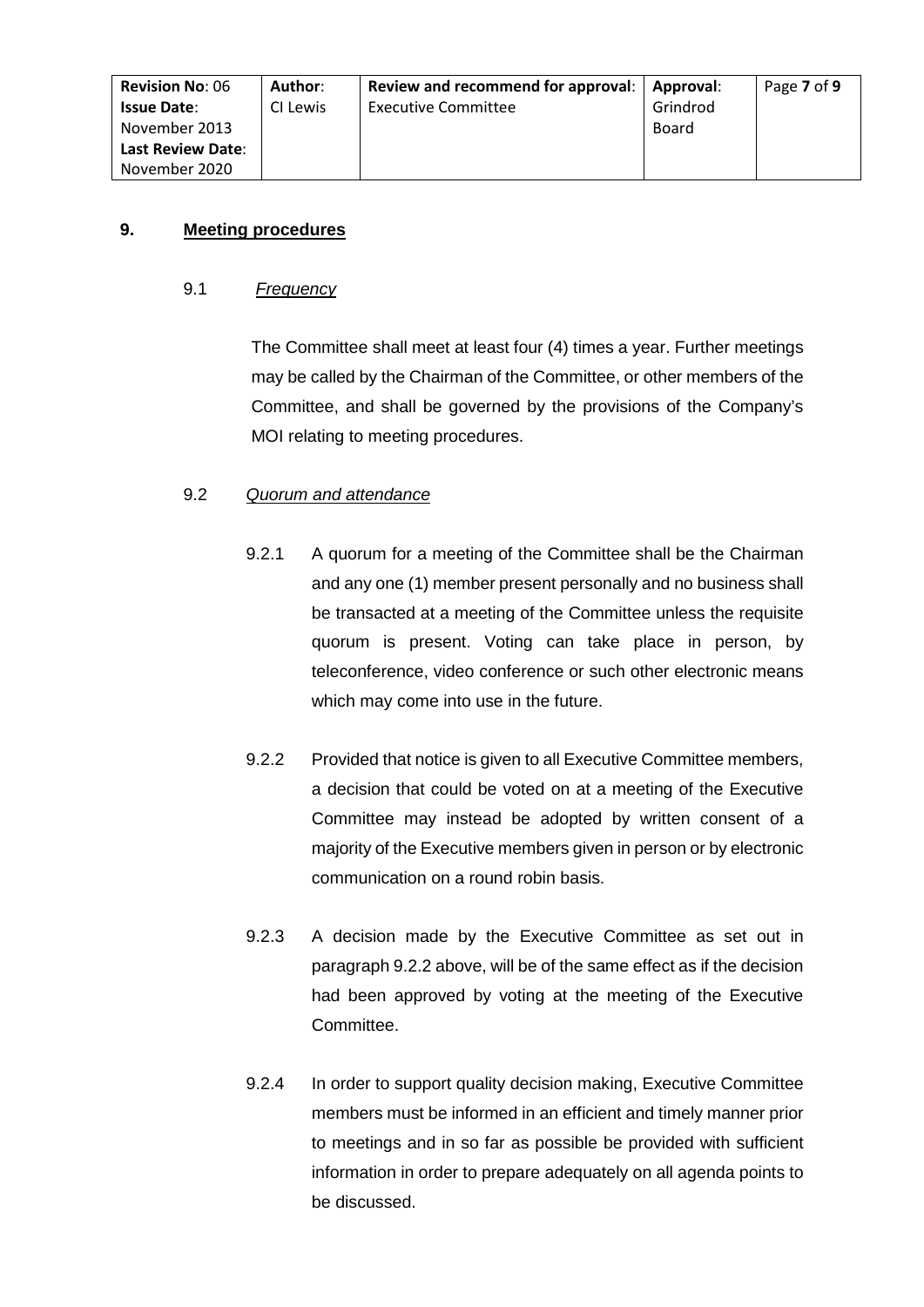| <b>Revision No: 06</b><br><b>Issue Date:</b> | Author:<br>CI Lewis | Review and recommend for approval:  <br><b>Executive Committee</b> | <b>Approval:</b><br>Grindrod | Page 8 of 9 |
|----------------------------------------------|---------------------|--------------------------------------------------------------------|------------------------------|-------------|
| November 2013                                |                     |                                                                    | Board                        |             |
| <b>Last Review Date:</b>                     |                     |                                                                    |                              |             |
| November 2020                                |                     |                                                                    |                              |             |

- 9.2.5 Senior management, assurance providers and professional advisors may attend Executive Committee meetings on invitation by the Executive Committee, but will not form part of the quorum or be entitled to vote at meetings.
- 9.2.6 Members must attend all Executive Committee meetings unless a prior apology with reasons has been submitted to the Chairman and Secretary.
- 9.2.7 Meetings of the Executive committee may be conducted by electronic communication, one or more Members may participate in a meeting by electronic communication so long as the electronic communication facility employed ordinarily enables all persons participating in that meeting to communicate concurrently with each other without an intermediary and to participate effectively in the meeting.

# **10. Agenda and minutes**

- 10.1 The Executive Committee shall follow an annual work plan to ensure that all relevant matters are dealt with by the agendas of the Executive Committee meetings planned for the year, including proper coverage of matters set out in these Terms of Reference.
- 10.2 A detailed agenda together with supporting documents (if necessary) must be circulated to Executive committee members at least five (5) business days prior to each executive committee meeting.